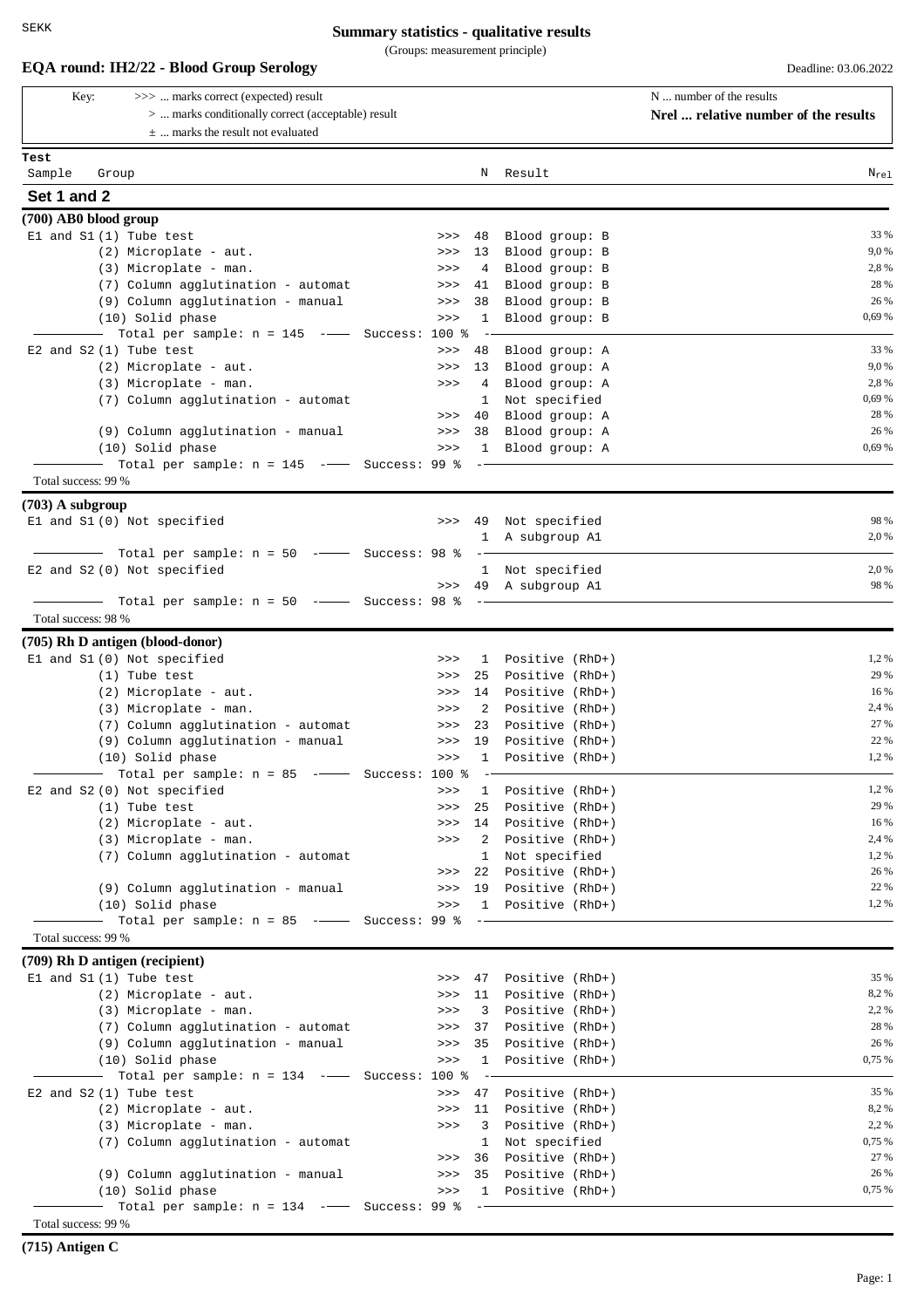(Groups: measurement principle)

| Test                |                                                    |          |                                                                                                                                                                                                                                                                                                                                                                                                                                                                            |                 |           |
|---------------------|----------------------------------------------------|----------|----------------------------------------------------------------------------------------------------------------------------------------------------------------------------------------------------------------------------------------------------------------------------------------------------------------------------------------------------------------------------------------------------------------------------------------------------------------------------|-----------------|-----------|
| Sample              | Group                                              |          |                                                                                                                                                                                                                                                                                                                                                                                                                                                                            | N Result        | $N_{re1}$ |
|                     |                                                    |          |                                                                                                                                                                                                                                                                                                                                                                                                                                                                            |                 |           |
|                     |                                                    |          |                                                                                                                                                                                                                                                                                                                                                                                                                                                                            |                 |           |
|                     | $E1$ and $S1(1)$ Tube test                         | >>       | 16                                                                                                                                                                                                                                                                                                                                                                                                                                                                         | Positive        | 22 %      |
|                     | (2) Microplate - aut.                              | >>       | 9                                                                                                                                                                                                                                                                                                                                                                                                                                                                          | Positive        | 12 %      |
|                     | (7) Column agglutination - automat                 | >>       | 16                                                                                                                                                                                                                                                                                                                                                                                                                                                                         | Positive        | 22 %      |
|                     | (9) Column agglutination - manual                  | >>       | 30                                                                                                                                                                                                                                                                                                                                                                                                                                                                         | Positive        | 41 %      |
|                     | (10) Solid phase                                   | >>       | 2                                                                                                                                                                                                                                                                                                                                                                                                                                                                          | Positive        | 2,7 %     |
|                     | Total per sample: $n = 73$ -- Success: 100 %       |          |                                                                                                                                                                                                                                                                                                                                                                                                                                                                            |                 |           |
|                     | E2 and $S2(1)$ Tube test                           | >>       | 16                                                                                                                                                                                                                                                                                                                                                                                                                                                                         | Positive        | 22 %      |
|                     | (2) Microplate - aut.                              | >>       | 9                                                                                                                                                                                                                                                                                                                                                                                                                                                                          | Positive        | 12 %      |
|                     | (7) Column agglutination - automat                 |          | 1                                                                                                                                                                                                                                                                                                                                                                                                                                                                          | Not specified   | 1,4 %     |
|                     |                                                    | >>       | 15                                                                                                                                                                                                                                                                                                                                                                                                                                                                         | Positive        | 21 %      |
|                     | (9) Column agglutination - manual                  | >>       | 30                                                                                                                                                                                                                                                                                                                                                                                                                                                                         | Positive        | 41 %      |
|                     | (10) Solid phase                                   | >>       | 2                                                                                                                                                                                                                                                                                                                                                                                                                                                                          | Positive        | 2,7 %     |
|                     | Total per sample: $n = 73$ -- Success: 99 %        |          |                                                                                                                                                                                                                                                                                                                                                                                                                                                                            |                 |           |
| Total success: 99 % |                                                    |          |                                                                                                                                                                                                                                                                                                                                                                                                                                                                            |                 |           |
|                     |                                                    |          |                                                                                                                                                                                                                                                                                                                                                                                                                                                                            |                 |           |
| $(716)$ Antigen c   |                                                    |          |                                                                                                                                                                                                                                                                                                                                                                                                                                                                            |                 |           |
|                     | El and S1 (1) Tube test                            | >>>      | 16                                                                                                                                                                                                                                                                                                                                                                                                                                                                         | Negative        | 22 %      |
|                     | (2) Microplate - aut.                              | >>       | 9                                                                                                                                                                                                                                                                                                                                                                                                                                                                          | Negative        | 12 %      |
|                     | (7) Column agglutination - automat                 | >>       | 16                                                                                                                                                                                                                                                                                                                                                                                                                                                                         | Negative        | 22 %      |
|                     | (9) Column agglutination - manual                  | >>       | 30                                                                                                                                                                                                                                                                                                                                                                                                                                                                         | Negative        | 41 %      |
|                     | (10) Solid phase                                   | >>>      | 2                                                                                                                                                                                                                                                                                                                                                                                                                                                                          | Negative        | 2,7 %     |
|                     | - Total per sample: n = 73 ---- Success: 100 %     |          |                                                                                                                                                                                                                                                                                                                                                                                                                                                                            |                 |           |
|                     |                                                    |          |                                                                                                                                                                                                                                                                                                                                                                                                                                                                            |                 | 22 %      |
|                     | E2 and $S2(1)$ Tube test                           | >>       | 16                                                                                                                                                                                                                                                                                                                                                                                                                                                                         | Positive        |           |
|                     | (2) Microplate - aut.                              | >>       | 9                                                                                                                                                                                                                                                                                                                                                                                                                                                                          | Positive        | 12 %      |
|                     | (7) Column agglutination - automat                 |          | 1                                                                                                                                                                                                                                                                                                                                                                                                                                                                          | Not specified   | 1,4 %     |
|                     |                                                    | >>       | 15                                                                                                                                                                                                                                                                                                                                                                                                                                                                         | Positive        | 21 %      |
|                     | (9) Column agglutination - manual                  | >>>      | 30                                                                                                                                                                                                                                                                                                                                                                                                                                                                         | Positive        | 41 %      |
|                     | (10) Solid phase                                   | >>       | 2                                                                                                                                                                                                                                                                                                                                                                                                                                                                          | Positive        | 2,7 %     |
|                     | Total per sample: $n = 73$ -- Success: 99 %        |          |                                                                                                                                                                                                                                                                                                                                                                                                                                                                            |                 |           |
| Total success: 99 % |                                                    |          |                                                                                                                                                                                                                                                                                                                                                                                                                                                                            |                 |           |
| $(717)$ Antigen Cw  |                                                    |          |                                                                                                                                                                                                                                                                                                                                                                                                                                                                            |                 |           |
|                     |                                                    |          |                                                                                                                                                                                                                                                                                                                                                                                                                                                                            |                 | 27 %      |
|                     | El and S1 (1) Tube test                            | >>       | 16                                                                                                                                                                                                                                                                                                                                                                                                                                                                         | Negative        |           |
|                     | (2) Microplate - aut.                              | >>       | 8                                                                                                                                                                                                                                                                                                                                                                                                                                                                          | Negative        | 13 %      |
|                     | (7) Column agglutination - automat                 | >>>      | 14                                                                                                                                                                                                                                                                                                                                                                                                                                                                         | Negative        | 23 %      |
|                     | (9) Column agglutination - manual                  | >>>      | 20                                                                                                                                                                                                                                                                                                                                                                                                                                                                         | Negative        | 33 %      |
|                     | (10) Solid phase                                   | >>       | 2                                                                                                                                                                                                                                                                                                                                                                                                                                                                          | Negative        | 3,3 %     |
|                     | Total per sample: $n = 60$ -- Success: 100 %       |          |                                                                                                                                                                                                                                                                                                                                                                                                                                                                            |                 |           |
|                     | E2 and $S2(1)$ Tube test                           | >>>      | 16                                                                                                                                                                                                                                                                                                                                                                                                                                                                         | Negative        | 27 %      |
|                     | (2) Microplate - aut.                              | >>>      | 8                                                                                                                                                                                                                                                                                                                                                                                                                                                                          | Negative        | 13 %      |
|                     | (7) Column agglutination - automat                 |          |                                                                                                                                                                                                                                                                                                                                                                                                                                                                            | 1 Not specified | 1,7 %     |
|                     |                                                    | $>>$ 13  |                                                                                                                                                                                                                                                                                                                                                                                                                                                                            | Negative        | 22 %      |
|                     | (9) Column agglutination - manual                  | $>>>$    | 20                                                                                                                                                                                                                                                                                                                                                                                                                                                                         | Negative        | 33 %      |
|                     | (10) Solid phase                                   | >>       |                                                                                                                                                                                                                                                                                                                                                                                                                                                                            | 2 Negative      | 3,3 %     |
|                     | Total per sample: $n = 60$ --------- Success: 98 % |          |                                                                                                                                                                                                                                                                                                                                                                                                                                                                            |                 |           |
| Total success: 98 % |                                                    |          |                                                                                                                                                                                                                                                                                                                                                                                                                                                                            |                 |           |
|                     |                                                    |          |                                                                                                                                                                                                                                                                                                                                                                                                                                                                            |                 |           |
| $(718)$ Antigen E   |                                                    |          |                                                                                                                                                                                                                                                                                                                                                                                                                                                                            |                 |           |
|                     | El and S1 (1) Tube test                            | >>>      |                                                                                                                                                                                                                                                                                                                                                                                                                                                                            | 16 Negative     | 22 %      |
|                     | (2) Microplate - aut.                              | >>       | 9                                                                                                                                                                                                                                                                                                                                                                                                                                                                          | Negative        | 12 %      |
|                     | (7) Column agglutination - automat                 | >>>      | 16                                                                                                                                                                                                                                                                                                                                                                                                                                                                         | Negative        | 22 %      |
|                     | (9) Column agglutination - manual                  | $>>>$    | 30                                                                                                                                                                                                                                                                                                                                                                                                                                                                         | Negative        | 41 %      |
|                     | (10) Solid phase                                   | >>       | $\overline{a}$                                                                                                                                                                                                                                                                                                                                                                                                                                                             | Negative        | 2,7 %     |
|                     | Total per sample: $n = 73$ -- Success: 100 %       |          |                                                                                                                                                                                                                                                                                                                                                                                                                                                                            |                 |           |
|                     |                                                    |          |                                                                                                                                                                                                                                                                                                                                                                                                                                                                            |                 | 22 %      |
|                     | E2 and $S2(1)$ Tube test                           | >>       | 16                                                                                                                                                                                                                                                                                                                                                                                                                                                                         | Negative        |           |
|                     | (2) Microplate - aut.                              | $>>>$    | 9                                                                                                                                                                                                                                                                                                                                                                                                                                                                          | Negative        | 12 %      |
|                     | (7) Column agglutination - automat                 |          | 1                                                                                                                                                                                                                                                                                                                                                                                                                                                                          | Not specified   | 1,4 %     |
|                     |                                                    | $>>$ 15  |                                                                                                                                                                                                                                                                                                                                                                                                                                                                            | Negative        | 21 %      |
|                     | (9) Column agglutination - manual                  | >>       | 30                                                                                                                                                                                                                                                                                                                                                                                                                                                                         | Negative        | 41 %      |
|                     | (10) Solid phase                                   | >>       | $\mathbf{2}$                                                                                                                                                                                                                                                                                                                                                                                                                                                               | Negative        | 2,7 %     |
|                     | Total per sample: $n = 73$ -- Success: 99 %        |          | $\frac{1}{2} \left( \frac{1}{2} \right) \left( \frac{1}{2} \right) \left( \frac{1}{2} \right) \left( \frac{1}{2} \right) \left( \frac{1}{2} \right) \left( \frac{1}{2} \right) \left( \frac{1}{2} \right) \left( \frac{1}{2} \right) \left( \frac{1}{2} \right) \left( \frac{1}{2} \right) \left( \frac{1}{2} \right) \left( \frac{1}{2} \right) \left( \frac{1}{2} \right) \left( \frac{1}{2} \right) \left( \frac{1}{2} \right) \left( \frac{1}{2} \right) \left( \frac$ |                 |           |
| Total success: 99 % |                                                    |          |                                                                                                                                                                                                                                                                                                                                                                                                                                                                            |                 |           |
| $(719)$ Antigen e   |                                                    |          |                                                                                                                                                                                                                                                                                                                                                                                                                                                                            |                 |           |
|                     |                                                    |          |                                                                                                                                                                                                                                                                                                                                                                                                                                                                            |                 | 22 %      |
|                     | El and S1 (1) Tube test                            | >>>      |                                                                                                                                                                                                                                                                                                                                                                                                                                                                            | 16 Positive     |           |
|                     | (2) Microplate - aut.                              | >>       | 9                                                                                                                                                                                                                                                                                                                                                                                                                                                                          | Positive        | 12 %      |
|                     | (7) Column agglutination - automat                 | 16<br>>> |                                                                                                                                                                                                                                                                                                                                                                                                                                                                            | Positive        | 22 %      |
|                     | (9) Column agglutination - manual                  | >>       | 30                                                                                                                                                                                                                                                                                                                                                                                                                                                                         | Positive        | 41 %      |
|                     | (10) Solid phase                                   | >>       | 2                                                                                                                                                                                                                                                                                                                                                                                                                                                                          | Positive        | 2,7 %     |
|                     | - Total per sample: n = 73 ---- Success: 100 %     |          |                                                                                                                                                                                                                                                                                                                                                                                                                                                                            |                 |           |
|                     | E2 and S2 (1) Tube test                            |          |                                                                                                                                                                                                                                                                                                                                                                                                                                                                            | >>> 16 Positive | 22 %      |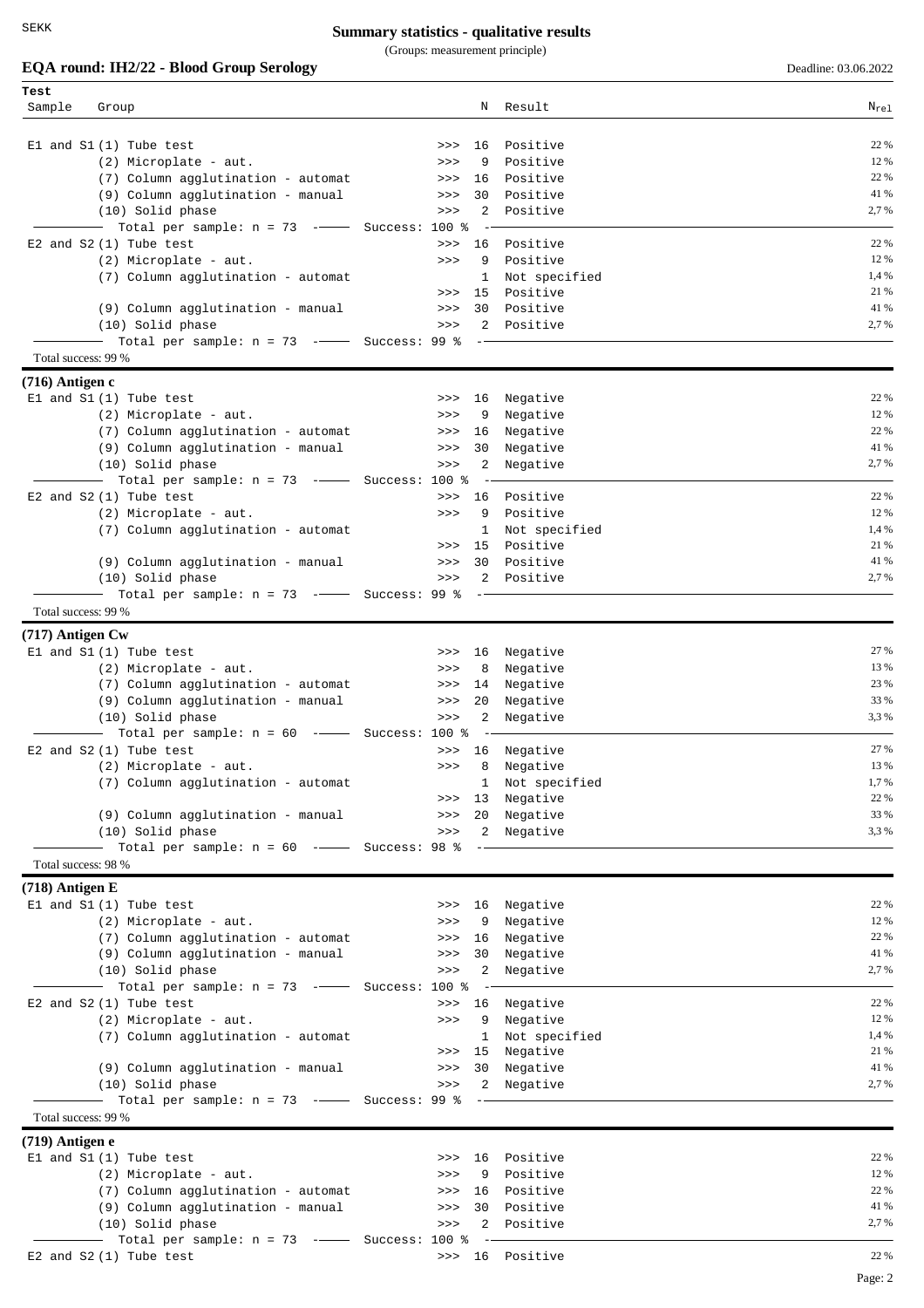SEKK

## **Summary statistics - qualitative results**

(Groups: measurement principle)

| Test<br>Sample       | Group                                                         |             |                    | N Result                      | $N_{re1}$      |
|----------------------|---------------------------------------------------------------|-------------|--------------------|-------------------------------|----------------|
|                      |                                                               |             |                    |                               |                |
|                      | E2 and $S2(2)$ Microplate - aut.                              | >>          | 9                  | Positive                      | 12 %           |
|                      | (7) Column agglutination - automat                            |             | 1                  | Not specified                 | 1,4 %          |
|                      |                                                               | >>          | 15                 | Positive                      | 21 %<br>41 %   |
|                      | (9) Column agglutination - manual<br>(10) Solid phase         | >><br>>>    | 30<br>2            | Positive<br>Positive          | 2,7 %          |
|                      | Total per sample: $n = 73$ -- Success: 99 %                   |             |                    |                               |                |
| Total success: 99 %  |                                                               |             |                    |                               |                |
| $(720)$ Antigen K    |                                                               |             |                    |                               |                |
|                      | $E1$ and $S1(1)$ Tube test                                    | >>          | 15                 | Negative                      | 20 %           |
|                      |                                                               |             | 1                  | Positive                      | 1,3 %<br>12 %  |
|                      | (2) Microplate - aut.<br>(7) Column agglutination - automat   | >><br>>>>   | 9<br>17            | Negative<br>Negative          | 22 %           |
|                      | (9) Column agglutination - manual                             | >>>         | 32                 | Negative                      | 42 %           |
|                      | (10) Solid phase                                              | >>          | 2                  | Negative                      | 2,6 %          |
|                      | Total per sample: $n = 76$ -- Success: 99 %                   |             |                    |                               |                |
|                      | E2 and S2 (1) Tube test                                       | >>          |                    | 16 Negative                   | 21 %           |
|                      | (2) Microplate - aut.<br>(7) Column agglutination - automat   | >>          | 9<br>1             | Negative<br>Not specified     | 12 %<br>1,3 %  |
|                      |                                                               | >>          | 16                 | Negative                      | 21 %           |
|                      | (9) Column agglutination - manual                             | >>>         | 32                 | Negative                      | 42 %           |
|                      | (10) Solid phase                                              | >>>         | $\mathbf{2}$       | Negative                      | 2,6 %          |
|                      | Total per sample: $n = 76$ -- Success: 99 %                   |             |                    |                               |                |
| Total success: 97 %  |                                                               |             |                    |                               |                |
| $(721)$ Antigen k    | El and S1(1) Tube test                                        | >>          | 21                 | Positive                      | 51 %           |
|                      | (7) Column agglutination - automat                            | >>          | 5                  | Positive                      | 12 %           |
|                      | (9) Column agglutination - manual                             | >>          | 13                 | Positive                      | 32 %           |
|                      | (10) Solid phase                                              | >>          | $\overline{a}$     | Positive                      | 4,9%           |
|                      | Total per sample: $n = 41$ -- Success: 100 %                  |             |                    |                               |                |
|                      | E2 and S2 (1) Tube test<br>(7) Column agglutination - automat | >><br>$>>>$ | 5                  | 21 Positive<br>Positive       | 51 %<br>12 %   |
|                      | (9) Column agglutination - manual                             | >>          | 13                 | Positive                      | 32 %           |
|                      | (10) Solid phase                                              | >>          |                    | 2 Positive                    | 4,9%           |
|                      | $-$ Total per sample: n = 41 $-$ Success: 100 %               |             |                    |                               |                |
| Total success: 100 % |                                                               |             |                    |                               |                |
| $(722)$ Antigen M    |                                                               |             |                    |                               | 47 %           |
|                      | El and S1 (1) Tube test<br>(2) Microplate - aut.              | >>>         |                    | >>> 17 Negative<br>3 Negative | 8,3%           |
|                      | (7) Column agglutination - automat                            | $>>>$       | 2                  | Negative                      | 5,6 %          |
|                      | (9) Column agglutination - manual                             | >>>         |                    | 14 Negative                   | 39 %           |
|                      | Total per sample: $n = 36$ -- Success: 100 %                  |             | $ ^{\circ}$        |                               |                |
|                      | E2 and S2 (1) Tube test                                       | >>          | 17                 | Positive                      | 47 %           |
|                      | (2) Microplate - aut.<br>(7) Column agglutination - automat   | >><br>$>>>$ | 3<br>2             | Positive<br>Positive          | 8,3%<br>5,6 %  |
|                      | (9) Column agglutination - manual                             |             |                    | >>> 14 Positive               | 39 %           |
|                      | Total per sample: $n = 36$ -- Success: 100 %                  |             | $\qquad \qquad -$  |                               |                |
| Total success: 100 % |                                                               |             |                    |                               |                |
| $(723)$ Antigen N    |                                                               |             |                    |                               |                |
|                      | $E1$ and $S1(1)$ Tube test<br>(2) Microplate - aut.           | >><br>>>>   | 2                  | 14 Positive<br>Positive       | 42 %<br>6,1 %  |
|                      | (7) Column agglutination - automat                            | >>>         | 2                  | Positive                      | 6,1 %          |
|                      | (9) Column agglutination - manual                             | >>>         | 15                 | Positive                      | 45 %           |
|                      | —  Total per sample: n = 33  -——  Success: 100 %              |             |                    |                               |                |
|                      | E2 and S2 (1) Tube test                                       | >>          |                    | 14 Negative                   | 42 %           |
|                      | (2) Microplate - aut.<br>(7) Column agglutination - automat   | >><br>>>    | $\mathbf{2}$<br>2  | Negative<br>Negative          | 6,1 %<br>6,1 % |
|                      | (9) Column agglutination - manual                             | >>>         | 15                 | Negative                      | 45 %           |
|                      | Total per sample: $n = 33$ -- Success: 100 %                  |             |                    |                               |                |
| Total success: 100 % |                                                               |             |                    |                               |                |
| $(724)$ Antigen S    |                                                               |             |                    |                               |                |
|                      | El and S1 (1) Tube test<br>(2) Microplate - aut.              | >><br>>>>   | 17<br>$\mathbf{1}$ | Positive<br>Positive          | 44 %<br>2,6 %  |
|                      | (7) Column agglutination - automat                            | >>>         | 2                  | Positive                      | 5,1 %          |
|                      | (8) Lateral diffusion                                         | >>>         | 1                  | Positive                      | 2,6 %          |
|                      | (9) Column agglutination - manual                             | >>>         | 16                 | Positive                      | 41 %           |
|                      | (10) Solid phase                                              | >>>         | 2                  | Positive                      | 5,1 %          |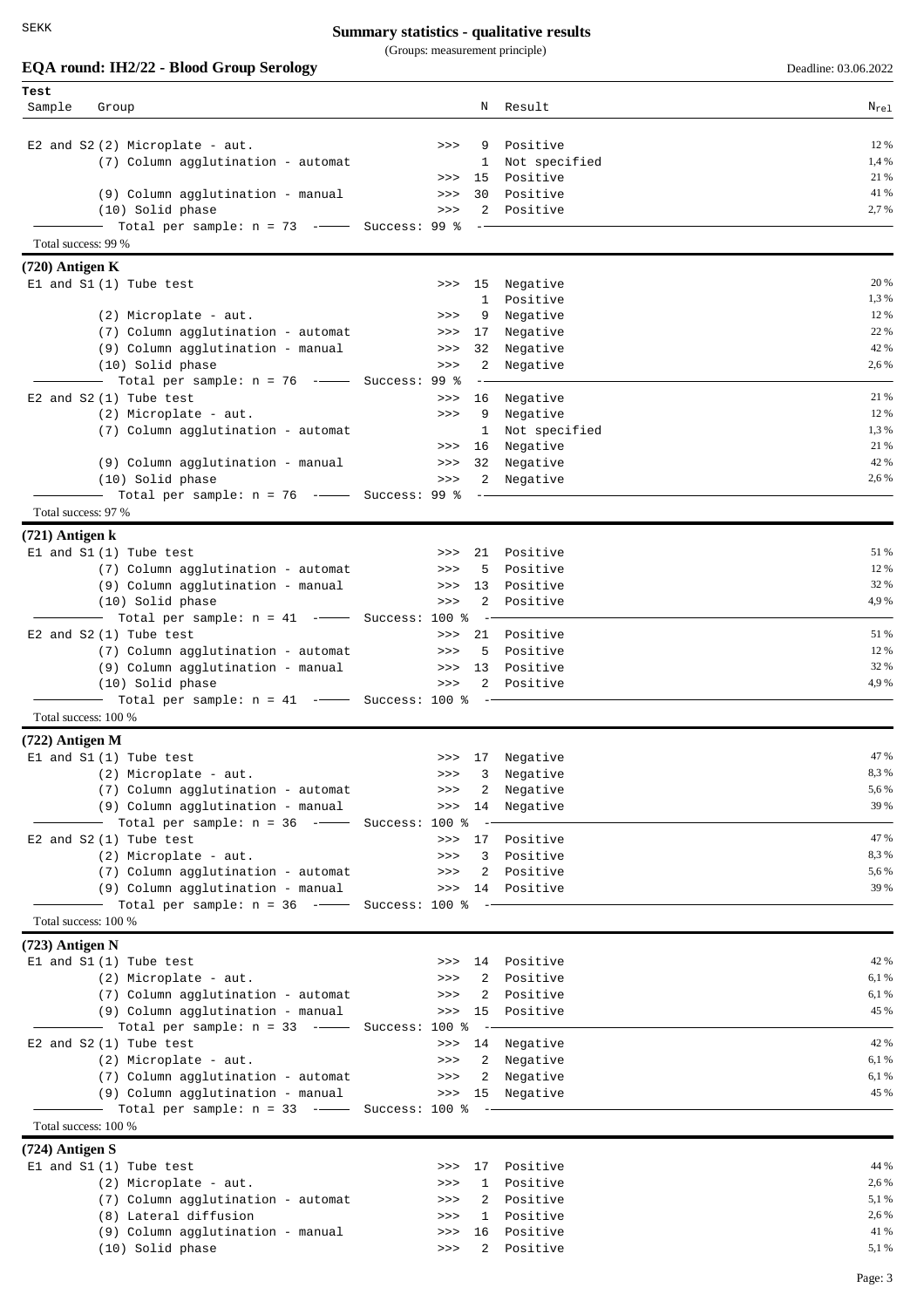(Groups: measurement principle)

| Test                 |                                                                          |                |                       |            |           |
|----------------------|--------------------------------------------------------------------------|----------------|-----------------------|------------|-----------|
| Sample               | Group                                                                    |                |                       | N Result   | $N_{re1}$ |
|                      | Total per sample: $n = 39$ --                                            | Success: 100 % |                       |            |           |
|                      | $E2$ and $S2(1)$ Tube test                                               |                | >>> 17                | Negative   | 44 %      |
|                      | (2) Microplate - aut.                                                    |                | >><br>1               | Negative   | 2,6 %     |
|                      | (7) Column agglutination - automat                                       |                | 2<br>>>               | Negative   | 5,1 %     |
|                      | (8) Lateral diffusion                                                    |                | $\mathbf{1}$<br>>>    | Negative   | 2,6 %     |
|                      | (9) Column agglutination - manual                                        |                | $>>>$<br>16           | Negative   | 41 %      |
|                      | (10) Solid phase                                                         |                | 2<br>>>               | Negative   | 5,1 %     |
|                      | Total per sample: $n = 39$ -- Success: 100 %                             |                |                       |            |           |
| Total success: 100 % |                                                                          |                |                       |            |           |
|                      |                                                                          |                |                       |            |           |
| $(725)$ Antigen s    |                                                                          |                |                       |            |           |
|                      | $E1$ and $S1(1)$ Tube test                                               |                | 16<br>>>              | Positive   | 42 %      |
|                      | (2) Microplate - aut.                                                    |                | 1<br>>>               | Positive   | 2,6 %     |
|                      | (7) Column agglutination - automat                                       |                | 2<br>>>               | Positive   | 5,3 %     |
|                      | (8) Lateral diffusion                                                    |                | $\mathbf{1}$<br>>>    | Positive   | 2,6 %     |
|                      | (9) Column agglutination - manual                                        |                | 16<br>>>              | Positive   | 42 %      |
|                      | (10) Solid phase                                                         |                | 2<br>>>               | Positive   | 5.3%      |
|                      | Total per sample: $n = 38$ --                                            | Success: 100 % |                       |            |           |
|                      | E2 and S2 (1) Tube test                                                  |                | 16<br>>>              | Positive   | 42 %      |
|                      | (2) Microplate - aut.                                                    |                | $\mathbf{1}$<br>>>    | Positive   | 2,6 %     |
|                      | (7) Column agglutination - automat                                       |                | 2<br>>>               | Positive   | 5,3 %     |
|                      | (8) Lateral diffusion                                                    |                | $\mathbf{1}$<br>>>    | Positive   | 2,6 %     |
|                      | (9) Column agglutination - manual                                        |                | $>>$ 16               | Positive   | 42 %      |
|                      | (10) Solid phase                                                         |                | $\overline{2}$<br>>>  | Positive   | 5,3%      |
|                      | Total per sample: $n = 38$ -- Success: 100 %                             |                |                       |            |           |
| Total success: 100 % |                                                                          |                |                       |            |           |
| $(726)$ Antigen P1   |                                                                          |                |                       |            |           |
|                      |                                                                          |                | 19<br>>>              | Positive   | 73 %      |
|                      | $E1$ and $S1(1)$ Tube test                                               |                |                       |            | 3,8%      |
|                      | (2) Microplate - aut.                                                    |                | $\mathbf{1}$<br>>>    | Positive   | 3,8%      |
|                      | (7) Column agglutination - automat                                       |                | 1<br>>>               | Positive   | 19 %      |
|                      | (9) Column agglutination - manual                                        |                | 5<br>>>               | Positive   |           |
|                      | Total per sample: $n = 26$ -- Success: 100 %<br>$\overline{\phantom{a}}$ |                |                       |            |           |
|                      | E2 and S2 (1) Tube test                                                  |                | 19<br>>>              | Positive   | 73 %      |
|                      | (2) Microplate - aut.                                                    |                | $\mathbf{1}$<br>>>    | Positive   | 3,8%      |
|                      | (7) Column agglutination - automat                                       |                | $>>>$                 | 1 Positive | 3,8%      |
|                      | (9) Column agglutination - manual                                        |                | $>>>$                 | 5 Positive | 19 %      |
|                      | Total per sample: $n = 26$ -- Success: 100 %                             |                |                       |            |           |
| Total success: 100 % |                                                                          |                |                       |            |           |
| (727) Antigen Fya    |                                                                          |                |                       |            |           |
|                      | $E1$ and $S1(1)$ Tube test                                               |                | 13<br>>>              | Positive   | 33 %      |
|                      | (2) Microplate - aut.                                                    |                | 1<br>>>               | Positive   | 2,6 %     |
|                      | (7) Column agglutination - automat                                       |                | 2<br>>>               | Positive   | 5,1 %     |
|                      | (8) Lateral diffusion                                                    |                | 1<br>>>               | Positive   | 2,6 %     |
|                      | (9) Column agglutination - manual                                        |                | 20<br>$>>>$           | Positive   | 51 %      |
|                      | (10) Solid phase                                                         |                | 2<br>>>               | Positive   | 5,1 %     |
|                      | Total per sample: $n = 39$ -                                             | Success: 100 % |                       |            |           |
|                      | E2 and S2 (1) Tube test                                                  |                | >><br>13              | Negative   | 33 %      |
|                      | $(2)$ Microplate - aut.                                                  |                | $\mathbf{1}$<br>>>    | Negative   | 2,6 %     |
|                      | (7) Column agglutination - automat                                       |                | 2<br>$>>>$            | Negative   | 5,1 %     |
|                      | (8) Lateral diffusion                                                    |                | $\mathbf{1}$<br>$>>>$ | Negative   | 2,6 %     |
|                      | (9) Column agglutination - manual                                        |                | 20<br>>>              | Negative   | 51 %      |
|                      | (10) Solid phase                                                         |                | $>>>$<br>$\mathbf{2}$ | Negative   | 5,1 %     |
|                      | Total per sample: $n = 39$ -- Success: 100 %                             |                |                       |            |           |
| Total success: 100 % |                                                                          |                |                       |            |           |
| (728) Antigen Fyb    |                                                                          |                |                       |            |           |
|                      | El and S1 (1) Tube test                                                  |                | 13                    | Positive   | 33 %      |
|                      |                                                                          |                | >>                    |            | 2,6 %     |
|                      | (2) Microplate - aut.                                                    |                | $\mathbf{1}$<br>>>    | Positive   |           |
|                      | (7) Column agglutination - automat                                       |                | 2<br>>>               | Positive   | 5,1 %     |
|                      | (8) Lateral diffusion                                                    |                | $\mathbf{1}$<br>>>    | Positive   | 2,6 %     |
|                      | (9) Column agglutination - manual                                        |                | 20<br>>>              | Positive   | 51 %      |
|                      | (10) Solid phase                                                         |                | 2<br>>>               | Positive   | 5,1 %     |
|                      | Total per sample: $n = 39$ -                                             | Success: 100 % |                       |            |           |
|                      | E2 and $S2(1)$ Tube test                                                 |                | 13<br>>>              | Positive   | 33 %      |
|                      | (2) Microplate - aut.                                                    |                | $\mathbf{1}$<br>>>    | Positive   | 2,6 %     |
|                      | (7) Column agglutination - automat                                       |                | 2<br>$>>>$            | Positive   | 5,1 %     |
|                      | (8) Lateral diffusion                                                    |                | $\mathbf{1}$<br>>>    | Positive   | 2,6 %     |
|                      | (9) Column agglutination - manual                                        |                | 20<br>>>              | Positive   | 51 %      |
|                      | (10) Solid phase                                                         |                | $\mathbf{2}$<br>$>>>$ | Positive   | 5,1 %     |
|                      | Total per sample: $n = 39$ -- Success: 100 %                             |                | $\sim$ $\sim$         |            |           |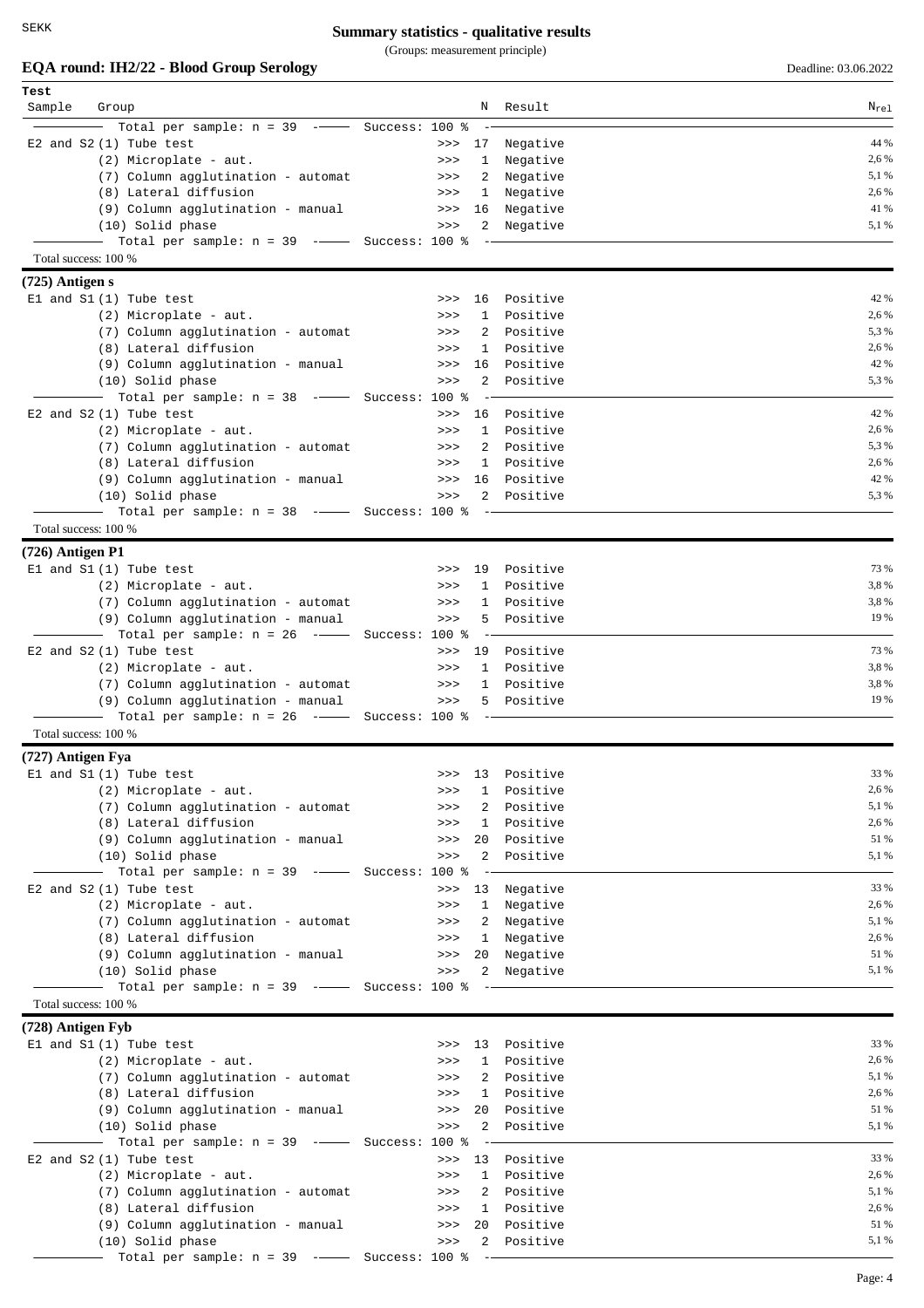(Groups: measurement principle)

| Test                |                                                                                   |               |          |                    |                      |                |
|---------------------|-----------------------------------------------------------------------------------|---------------|----------|--------------------|----------------------|----------------|
| Sample              | Group                                                                             |               |          | Ν                  | Result               | $N_{re1}$      |
|                     | Total success: 100 %                                                              |               |          |                    |                      |                |
|                     |                                                                                   |               |          |                    |                      |                |
| (729) Antigen Jka   | El and S1 (1) Tube test                                                           |               | >>       | 17                 | Negative             | 43 %           |
|                     |                                                                                   |               |          | 1                  | Positive             | 2,5 %          |
|                     | (2) Microplate - aut.                                                             |               | >>       | 3                  | Negative             | 7,5 %          |
|                     | (7) Column agglutination - automat                                                |               | >>       | 2                  | Negative             | 5,0 %          |
|                     | (8) Lateral diffusion                                                             |               | >>       | 1                  | Negative             | 2,5 %          |
|                     | (9) Column agglutination - manual                                                 |               | >>       | 16                 | Negative             | 40 %           |
|                     | Total per sample: $n = 40$ -                                                      | Success: 98 % |          |                    |                      |                |
|                     | E2 and $S2(1)$ Tube test                                                          |               | >>       | 17                 | Negative             | 43 %           |
|                     |                                                                                   |               |          | 1                  | Positive             | 2,5 %          |
|                     | (2) Microplate - aut.                                                             |               | >>       | 3                  | Negative             | 7,5 %          |
|                     | (7) Column agglutination - automat                                                |               | >>       | 2                  | Negative             | 5,0 %          |
|                     | (8) Lateral diffusion                                                             |               | >>       | $\mathbf{1}$       | Negative             | 2,5 %          |
|                     | (9) Column agglutination - manual                                                 |               | >>       | 16                 | Negative             | 40 %           |
|                     | Total per sample: $n = 40$ -- Success: 98 %                                       |               |          |                    |                      |                |
| Total success: 98 % |                                                                                   |               |          |                    |                      |                |
| (730) Antigen Jkb   |                                                                                   |               |          |                    |                      |                |
|                     | $E1$ and $S1(1)$ Tube test                                                        |               |          | 1                  | Negative             | 2,5 %          |
|                     |                                                                                   |               | >>       | 18                 | Positive             | 45 %           |
|                     | (2) Microplate - aut.                                                             |               | >>       | 3                  | Positive             | 7,5 %          |
|                     | (7) Column agglutination - automat                                                |               | >>       | 2                  | Positive             | 5,0 %          |
|                     | (8) Lateral diffusion                                                             |               | >>       | 1                  | Positive             | 2,5 %          |
|                     | (9) Column agglutination - manual                                                 |               | >>       | 15                 | Positive             | 38 %           |
|                     | Total per sample: $n = 40$ -                                                      | Success: 98 % |          |                    |                      |                |
|                     | E2 and $S2(1)$ Tube test                                                          |               |          | $\mathbf{1}$       | Negative             | 2,5 %          |
|                     |                                                                                   |               | >>       | 18                 | Positive             | 45 %           |
|                     | (2) Microplate - aut.                                                             |               | >>       | 3                  | Positive             | 7,5 %          |
|                     | (7) Column agglutination - automat                                                |               | >>       | 2                  | Positive             | 5,0 %<br>2,5 % |
|                     | (8) Lateral diffusion                                                             |               | >>       | $\mathbf{1}$<br>15 | Positive<br>Positive | 38 %           |
|                     | (9) Column agglutination - manual<br>Total per sample: $n = 40$ -- Success: 98 %  |               | >>       |                    |                      |                |
| Total success: 98 % |                                                                                   |               |          |                    |                      |                |
|                     |                                                                                   |               |          |                    |                      |                |
| (731) Antigen Lua   |                                                                                   |               |          |                    |                      |                |
|                     | $E1$ and $S1(1)$ Tube test                                                        |               | >>       | 9                  | Negative             | 36 %           |
|                     | (7) Column agglutination - automat                                                |               | >>       | $\mathbf{1}$       | Negative             | 4,0 %<br>60 %  |
|                     | (9) Column agglutination - manual<br>Total per sample: $n = 25$ -- Success: 100 % |               | >>       | 15                 | Negative             |                |
|                     | E2 and S2(1) Tube test                                                            |               | >>       | 9                  | Negative             | 36 %           |
|                     | (7) Column agglutination - automat                                                |               |          |                    | >>> 1 Negative       | 4,0 %          |
|                     | (9) Column agglutination - manual                                                 |               |          |                    | >>> 15 Negative      | 60 %           |
|                     | Total per sample: $n = 25$ -- Success: 100 % --                                   |               |          |                    |                      |                |
|                     | Total success: 100 %                                                              |               |          |                    |                      |                |
| (732) Antigen Lub   |                                                                                   |               |          |                    |                      |                |
|                     | $E1$ and $S1(1)$ Tube test                                                        |               |          |                    | >>> 12 Positive      | 46 %           |
|                     | (7) Column agglutination - automat                                                |               | >>       | 3                  | Positive             | 12 %           |
|                     | (9) Column agglutination - manual                                                 |               | >>       |                    | 11 Positive          | 42 %           |
|                     | - Total per sample: n = 26 --- Success: 100 %                                     |               |          | $- \, -$           |                      |                |
|                     | E2 and S2 (1) Tube test                                                           |               | >>       |                    | 12 Positive          | 46 %           |
|                     | (7) Column agglutination - automat                                                |               | >>       |                    | 3 Positive           | 12 %           |
|                     | (9) Column agglutination - manual                                                 |               |          |                    | >>> 11 Positive      | 42 %           |
|                     | Total per sample: $n = 26$ ---- Success: 100 % --                                 |               |          |                    |                      |                |
|                     | Total success: 100 %                                                              |               |          |                    |                      |                |
| (733) Antigen Lea   |                                                                                   |               |          |                    |                      |                |
|                     | $E1$ and $S1(1)$ Tube test                                                        |               |          |                    | >>> 18 Negative      | 62 %           |
|                     | (7) Column agglutination - automat                                                |               | >>       |                    | 1 Negative           | 3,4 %          |
|                     | (9) Column agglutination - manual                                                 |               | $\gg$ 10 |                    | Negative             | 34 %           |
|                     | -- Total per sample: n = 29 --- Success: 100 %                                    |               |          |                    |                      |                |
|                     | E2 and $S2(1)$ Tube test                                                          |               | >> 18    |                    | Negative             | 62 %           |
|                     | (7) Column agglutination - automat                                                |               | $>>>$    |                    | 1 Negative           | 3,4 %          |
|                     | (9) Column agglutination - manual                                                 |               |          |                    | >>> 10 Negative      | 34 %           |
|                     | Total per sample: n = 29 -- Success: 100 % --                                     |               |          |                    |                      |                |
|                     | Total success: 100 %                                                              |               |          |                    |                      |                |
| (734) Antigen Leb   |                                                                                   |               |          |                    |                      |                |
|                     | El and S1 (1) Tube test                                                           |               | >>       | 18                 | Positive             | 62 %           |
|                     | (7) Column agglutination - automat                                                |               | >>       | $\mathbf{1}$       | Positive             | 3,4 %          |
|                     | (9) Column agglutination - manual                                                 |               |          |                    | >>> 10 Positive      | 34 %           |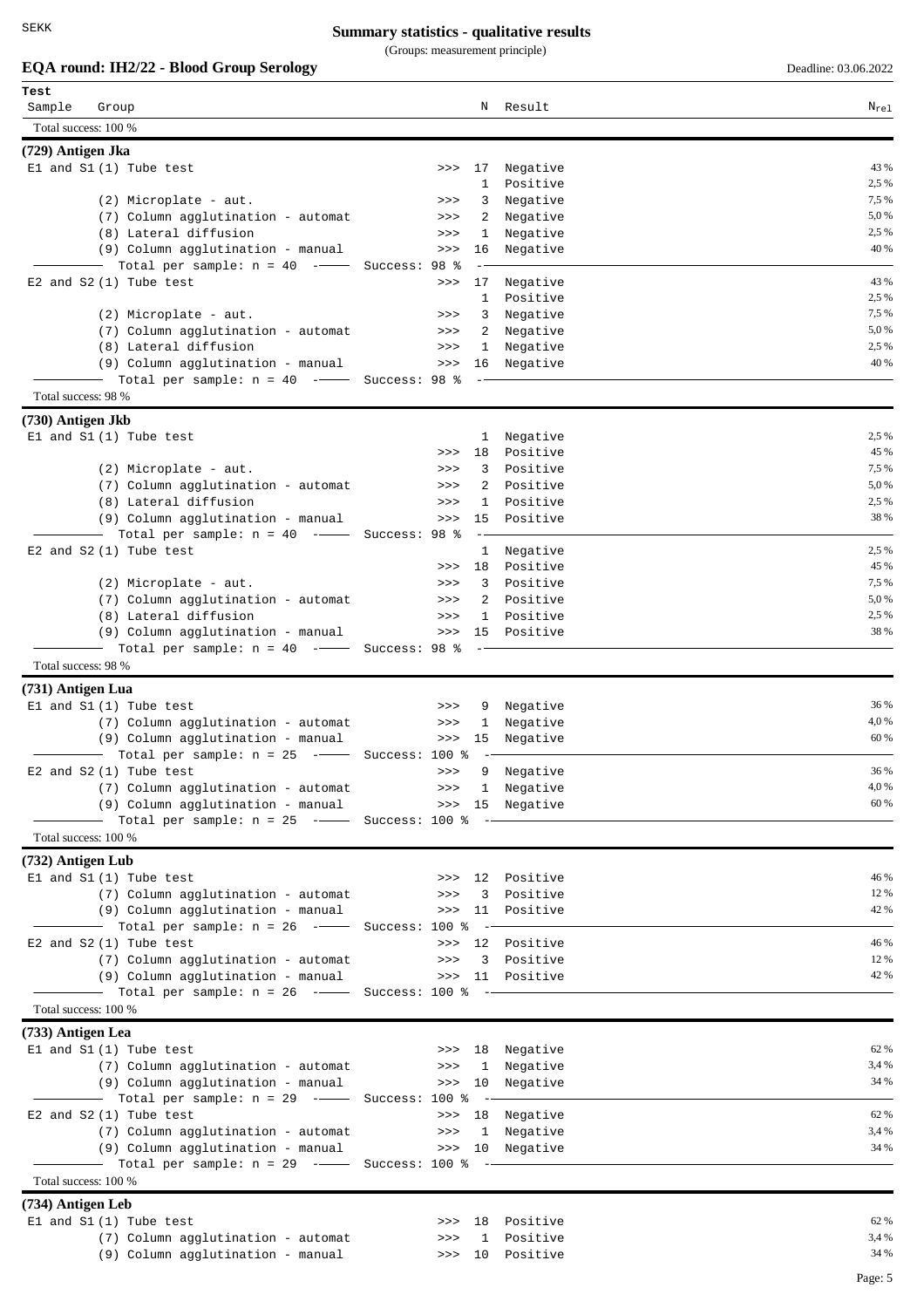(Groups: measurement principle)

| Test                |                                               |       |              |               |           |
|---------------------|-----------------------------------------------|-------|--------------|---------------|-----------|
| Sample              | Group                                         |       | N            | Result        | $N_{rel}$ |
|                     | Total per sample: $n = 29$ -- Success: 100 %  |       |              |               |           |
|                     | E2 and $S2(1)$ Tube test                      |       | $\mathbf{1}$ | Negative      | 3.4 %     |
|                     |                                               | >>    | 17           | Positive      | 59 %      |
|                     | (7) Column agglutination - automat            | $>>>$ | $\mathbf{1}$ | Positive      | 3,4 %     |
|                     | (9) Column agglutination - manual             | $>>>$ | 10           | Positive      | 34 %      |
|                     | Total per sample: $n = 29$ -- Success: 97 %   |       |              |               |           |
| Total success: 97 % |                                               |       |              |               |           |
|                     |                                               |       |              |               |           |
|                     | (737) Direct Coombs (antiglobulin) test       |       |              |               |           |
|                     | El and S1 (0) Not specified                   | >>    | 1            | Negative      | 0,83 %    |
|                     | (1) Tube test: IAT                            | >>    | 4            | Negative      | 3,3 %     |
|                     | (3) Column agglut.: IAT - automat             | >>    | 26           | Negative      | 22 %      |
|                     | (5) Solid phase                               | >>>   | 1            | Negative      | 0,83 %    |
|                     | (6) Microplate: IAT                           | >>    | 1            | Negative      | 0,83 %    |
|                     | (8) Column agglut.: IAT - manual              | >>>   | 85           | Negative      | 71 %      |
|                     |                                               |       | 1            | Positive      | 0,83 %    |
|                     | (9) Column agglut.: enzyme - manual           | >>    | $\mathbf{1}$ | Negative      | 0,83 %    |
|                     | Total per sample: $n = 120$ -- Success: 99 %  |       |              |               |           |
|                     | E2 and S2 (0) Not specified                   | >>    | $\mathbf{1}$ | Negative      | 0,83 %    |
|                     | (1) Tube test: IAT                            | >>    | 4            | Negative      | 3,3 %     |
|                     | (3) Column agglut.: IAT - automat             |       | 1            | Not specified | 0,83 %    |
|                     |                                               | >>    | 25           | Negative      | 21 %      |
|                     | (5) Solid phase                               | >>    | $\mathbf{1}$ | Negative      | 0,83 %    |
|                     | (6) Microplate: IAT                           | >>    | 1            | Negative      | 0,83 %    |
|                     | (8) Column agglut.: IAT - manual              | >>    | 85           | Negative      | 71 %      |
|                     |                                               |       | $\mathbf{1}$ | Positive      | 0,83 %    |
|                     | (9) Column agglut.: enzyme - manual           | $>>>$ | $\mathbf{1}$ | Negative      | 0,83 %    |
|                     | Total per sample: $n = 120$ -- Success: 98 %  |       |              |               |           |
| Total success: 98 % |                                               |       |              |               |           |
|                     |                                               |       |              |               |           |
|                     | (741) Antibody screening (IAT, blood donor)   |       |              |               |           |
|                     | El and S1 (0) Not specified                   | >>    | $\mathbf{1}$ | Positive      | 1,3 %     |
|                     | (1) Tube test: IAT                            | >>>   | $\mathbf{1}$ | Positive      | 1,3 %     |
|                     | (3) Column agglut.: IAT - automat             | >>    | 21           | Positive      | 26 %      |
|                     | (4) Column agglut.: enzyme - automat          | >>    | $\mathbf{1}$ | Positive      | 1,3 %     |
|                     | (5) Solid phase                               | >>    | 13           | Positive      | 16 %      |
|                     | (6) Microplate: IAT                           | >>    | 2            | Positive      | 2,5 %     |
|                     | (8) Column agglut.: IAT - manual              | >>    | 41           | Positive      | 51 %      |
|                     | Total per sample: $n = 80$ -- Success: 100 %  |       |              |               |           |
|                     | E2 and S2 (0) Not specified                   | >>    | 1            | Positive      | 1,3 %     |
|                     | $(1)$ Tube test: IAT                          | >>    | $\mathbf{1}$ | Positive      | 1,3%      |
|                     | (3) Column agglut.: IAT - automat             |       | T.           | Not specified | 1,3 %     |
|                     |                                               | >>    | 20           | Positive      | 25 %      |
|                     | (4) Column agglut.: enzyme - automat          | $>>>$ | $\mathbf{1}$ | Positive      | 1,3 %     |
|                     | (5) Solid phase                               | >>>   | 13           | Positive      | 16 %      |
|                     | (6) Microplate: IAT                           | >>    | 2            | Positive      | 2,5 %     |
|                     | (8) Column agglut.: IAT - manual              | $>>>$ |              | 41 Positive   | 51 %      |
|                     | Total per sample: $n = 80$ -- Success: 99 %   |       |              |               |           |
| Total success: 99 % |                                               |       |              |               |           |
|                     |                                               |       |              |               |           |
|                     | (743) Antibody screening (IAT, recipient)     |       |              |               |           |
|                     | El and S1 (1) Tube test: IAT                  | >>    |              | 1 Positive    | 0,80 %    |
|                     | (3) Column agglut.: IAT - automat             | $>>>$ | 33           | Positive      | 26 %      |
|                     | (5) Solid phase                               | >>    | 5            | Positive      | 4,0%      |
|                     | (8) Column agglut.: IAT - manual              | >>    | 85           | Positive      | 68 %      |
|                     | (9) Column agglut.: enzyme - manual           | $>>>$ | 1            | Positive      | 0,80 %    |
|                     | Total per sample: $n = 125$ -- Success: 100 % |       |              |               |           |
|                     | E2 and S2 (1) Tube test: IAT                  | >>    |              | 1 Positive    | 0,80 %    |
|                     | (3) Column agglut.: IAT - automat             |       | $\mathbf{1}$ | Not specified | 0,80 %    |
|                     |                                               | >>    | 32           | Positive      | 26 %      |
|                     | (5) Solid phase                               | >>    | 5            | Positive      | 4,0%      |
|                     | (8) Column agglut.: IAT - manual              | >>>   | 85           | Positive      | 68 %      |
|                     | (9) Column agglut.: enzyme - manual           | $>>>$ |              | 1 Positive    | 0,80 %    |
|                     | Total per sample: $n = 125$ -- Success: 99 %  |       |              |               |           |
| Total success: 99 % |                                               |       |              |               |           |
|                     | (745) Antibody screening (IAT, pregnant)      |       |              |               |           |
|                     | El and S1 (1) Tube test: IAT                  | >>    |              | 2 Positive    | 1,9 %     |
|                     | (3) Column agglut.: IAT - automat             | $>>>$ | 33           | Positive      | 31 %      |
|                     | (5) Solid phase                               | >>    | 5            | Positive      | 4,7 %     |
|                     | (6) Microplate: IAT                           | >>>   | 1            | Positive      | 0,93 %    |
|                     | (8) Column agglut.: IAT - manual              | >>    |              | 66 Positive   | 62 %      |
|                     |                                               |       |              |               |           |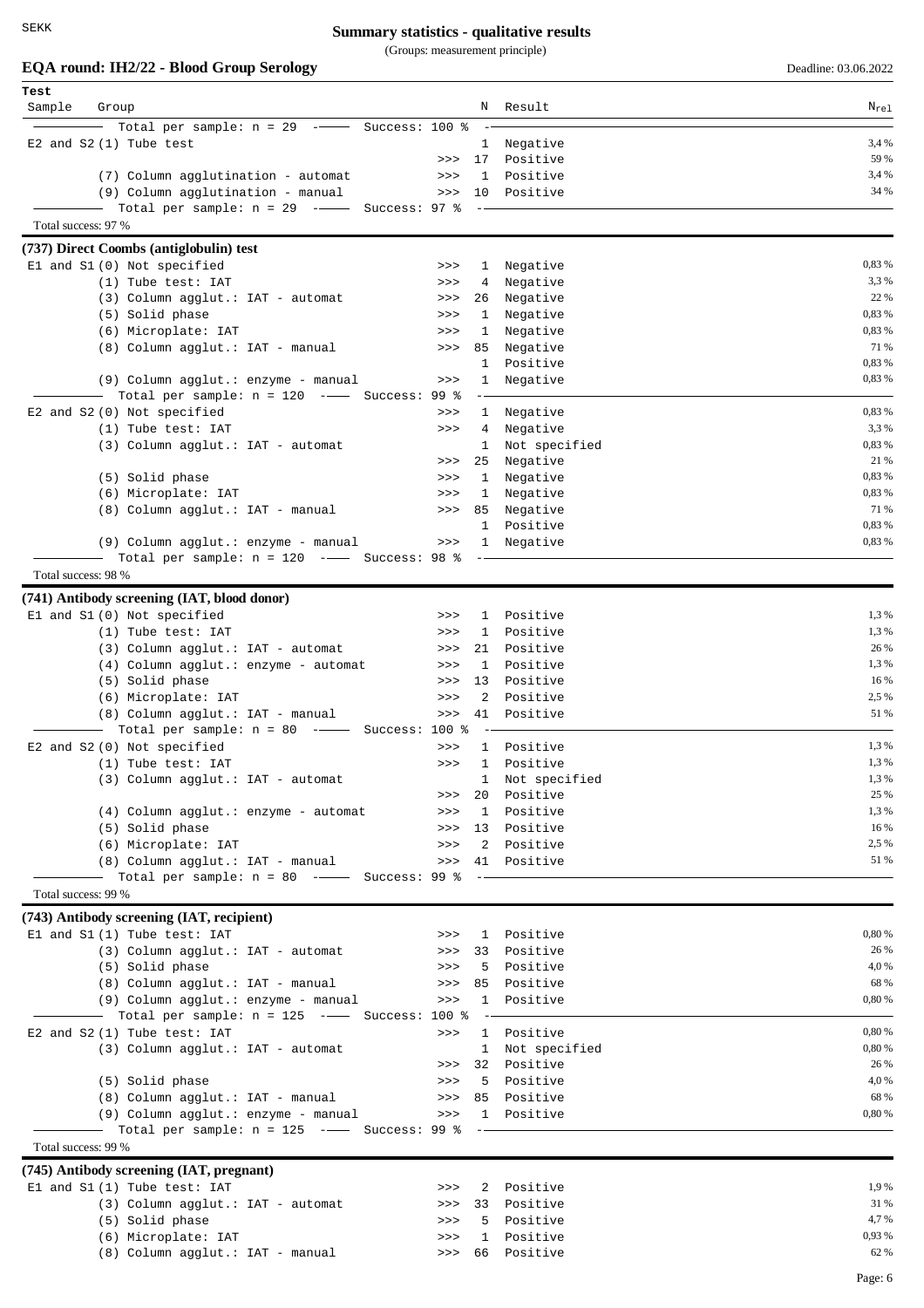SEKK

## **Summary statistics - qualitative results**

(Groups: measurement principle)

**EQA round: IH2/22 - Blood Group Serology** Deadline: 03.06.2022

| Test                |                                                                                                                    |              |                |                                                 |                |
|---------------------|--------------------------------------------------------------------------------------------------------------------|--------------|----------------|-------------------------------------------------|----------------|
| Sample              | Group                                                                                                              |              |                | N Result                                        | $N_{re1}$      |
|                     | Total per sample: $n = 107$ - Success: 100 %                                                                       |              |                |                                                 |                |
|                     | E2 and S2 (1) Tube test: IAT                                                                                       | >>           |                | 2 Positive                                      | 1,9%           |
|                     | (3) Column agglut.: IAT - automat                                                                                  |              | $\mathbf{1}$   | Not specified                                   | 0,93 %         |
|                     |                                                                                                                    | >>           | 32             | Positive                                        | 30 %           |
|                     | (5) Solid phase                                                                                                    | >>           | 5              | Positive                                        | 4,7%           |
|                     | (6) Microplate: IAT                                                                                                | >>           | $\mathbf{1}$   | Positive                                        | 0,93 %         |
|                     | (8) Column agglut.: IAT - manual                                                                                   | >>           | 66 -           | Positive                                        | 62 %           |
|                     | - Total per sample: n = 107 --- Success: 99 %                                                                      |              |                |                                                 |                |
| Total success: 99 % |                                                                                                                    |              |                |                                                 |                |
|                     | (747) Antibody screening (enzyme test)                                                                             |              |                |                                                 |                |
|                     | El and S1 (2) Tube test: enzyme                                                                                    | >>           |                | 1 Positive                                      | 1,0 %          |
|                     | $(3)$ Column agglut.: IAT - automat                                                                                | >>           |                | 1 Positive                                      | 1,0%           |
|                     | (4) Column agglut.: enzyme - automat                                                                               | $>>>$        | 24             | Positive                                        | 24 %           |
|                     | (7) Microplate: enzyme                                                                                             | >>           | $\mathbf{1}$   | Positive                                        | 1,0 %          |
|                     | (8) Column agglut.: IAT - manual                                                                                   | >>           | 3              | Positive                                        | 3,1 %          |
|                     | (9) Column agglut.: enzyme - manual                                                                                | $>>>$        | 68             | Positive                                        | 69 %           |
|                     | - Total per sample: $n = 98$ --- Success: 100 %                                                                    |              |                |                                                 |                |
|                     | E2 and S2 (2) Tube test: enzyme                                                                                    | >>           | $\mathbf{1}$   | Positive                                        | 1,0 %          |
|                     | (3) Column agglut.: IAT - automat                                                                                  | $\geq$       | $\mathbf{1}$   | Negative                                        | 1,0%           |
|                     | (4) Column agglut.: enzyme - automat                                                                               |              | $\mathbf{1}$   | Not specified                                   | 1,0%           |
|                     |                                                                                                                    | $\geq$<br>>> | 4<br>19        | Negative<br>Positive                            | 4,1 %<br>19 %  |
|                     | (7) Microplate: enzyme                                                                                             | >>           | $\mathbf{1}$   | Positive                                        | 1,0 %          |
|                     | (8) Column agglut.: IAT - manual                                                                                   | >>           |                | 3 Positive                                      | 3,1 %          |
|                     | (9) Column agglut.: enzyme - manual                                                                                |              | > 19           | Negative                                        | 19 %           |
|                     |                                                                                                                    | >>           |                | 49 Positive                                     | 50 %           |
|                     | Total per sample: $n = 98$ --- Success: 99 %                                                                       |              |                |                                                 |                |
| Total success: 99 % |                                                                                                                    |              |                |                                                 |                |
|                     |                                                                                                                    |              |                |                                                 |                |
|                     | (750) Antibody identification                                                                                      |              |                |                                                 |                |
|                     | El and S1 (0) Not specified                                                                                        |              |                | $3$ anti-c                                      | 6,4 %<br>89 %  |
|                     |                                                                                                                    | $\geq$<br>>> |                | 42 anti-c; anti-E<br>2 anti-c; anti-E; anti-Wra | 4,3 %          |
|                     | — Total per sample: n = 47 ------ Success: 94 %                                                                    |              |                |                                                 |                |
|                     | E2 and S2 (0) Not specified                                                                                        | $\geq$       |                | 41 anti-K; anti-S                               | 87 %           |
|                     |                                                                                                                    | >>           | 3 <sup>7</sup> | anti-K; anti-S; anti-Wra                        | 6,4 %          |
|                     |                                                                                                                    |              | 3              | $anti-S$                                        | 6,4 %          |
|                     | $\blacksquare$ Total per sample: $n = 47$ $\blacksquare$ Success: 94 %                                             |              |                |                                                 |                |
| Total success: 91 % |                                                                                                                    |              |                |                                                 |                |
|                     | (752) Antibody titre, Sample 1: 1st antibody                                                                       |              |                |                                                 |                |
|                     | El and S1 (0) Not specified                                                                                        | ±            | 1              | titre 16                                        | 2,9%           |
|                     | $(1)$ Tube + homozyg. expression                                                                                   | Ŧ            | $\mathbf{1}$   | titre 32                                        | 2,9%           |
|                     |                                                                                                                    | $\pm$        |                | 1 titre 64                                      | 2,9%           |
|                     |                                                                                                                    | $\pm$        | 1              | titre 128                                       | 2,9%           |
|                     | (2) Tube + heterozyg. expression                                                                                   | $\pm$        |                | 1 titre 64                                      | 2,9 %          |
|                     | (3) Column agglut.+ homozyg. expres.                                                                               | $\pm$        |                | 3 titre 8                                       | 8,8%           |
|                     |                                                                                                                    | Ŧ.           |                | 1 titre 32                                      | 2,9 %          |
|                     |                                                                                                                    | Ŧ            | $2^{\circ}$    | titre 64                                        | 5,9%           |
|                     | (4) Column agglut.+ heterozyg. expres.                                                                             | ±            |                | 1 titre 4                                       | 2,9 %          |
|                     |                                                                                                                    | Ŧ            |                | 5 titre 8                                       | 15 %           |
|                     |                                                                                                                    | $\pm$        | 9              | titre 16                                        | 26 %           |
|                     |                                                                                                                    | Ŧ            |                | 1 titre 32                                      | 2,9 %          |
|                     |                                                                                                                    | $\pm$        |                | 4 titre 64                                      | 12 %           |
|                     |                                                                                                                    | Ŧ.           | 3              | titre 128                                       | 8,8%           |
|                     | Total per sample: n = 34 -- Success (only evaluated results): not assessed                                         |              |                |                                                 |                |
|                     | (753) Antibody titre, Sample 1: 2nd antibody                                                                       |              |                |                                                 |                |
|                     | El and S1 (1) Tube + homozyg. expression                                                                           | 土            |                | 1 titre 512                                     | 4,5 %          |
|                     | (2) Tube + heterozyg. expression                                                                                   | $\pm$        |                | 1 titre 256                                     | 4,5 %          |
|                     |                                                                                                                    | $\pm$        |                | 1 titre 64                                      | 4,5 %          |
|                     |                                                                                                                    | $\pm$        |                | 1 titre 128                                     | 4,5 %          |
|                     | (3) Column agglut.+ homozyg. expres.                                                                               | $\pm$        |                | 1 titre 512                                     | 4,5 %          |
|                     | (4) Column agglut.+ heterozyg. expres.                                                                             | $\pm$        | 3              | titre 256                                       | 14 %           |
|                     |                                                                                                                    | Ŧ.           |                | 1 titre 512                                     | 4,5 %          |
|                     |                                                                                                                    | $\pm$        |                | 4 titre 32                                      | 18 %           |
|                     |                                                                                                                    | ±            |                | 6 titre 64                                      | 27 %           |
|                     |                                                                                                                    | ±            |                | 2 titre 128                                     | 9,1 %<br>4,5 % |
|                     | (99) Another measurement principle<br>Total per sample: $n = 22$ -- Success (only evaluated results): not assessed | $\pm$        |                | 1 titre 0 (not measurable)                      |                |
|                     |                                                                                                                    |              |                |                                                 |                |

**(754) Antibody titre, Sample 1: 3rd antibody**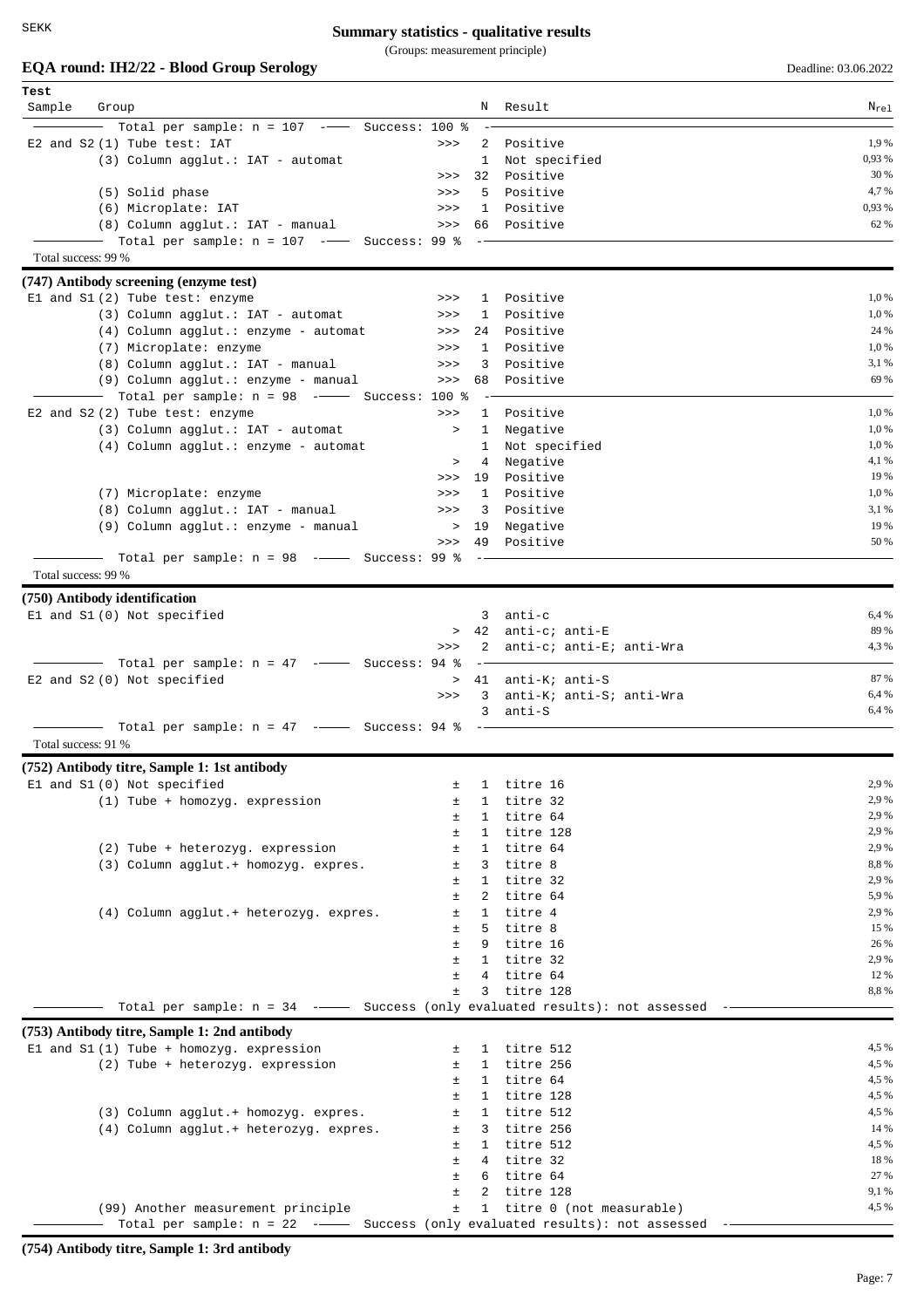(Groups: measurement principle)

|                      | EQA round: IH2/22 - Blood Group Serology                                                       |              |                              |                                      | Deadline: 03.06.2022 |
|----------------------|------------------------------------------------------------------------------------------------|--------------|------------------------------|--------------------------------------|----------------------|
| Test                 |                                                                                                |              |                              |                                      |                      |
| Sample               | Group                                                                                          |              |                              | N Result                             | $N_{re1}$            |
|                      |                                                                                                |              |                              |                                      | 50 %                 |
|                      | El and S1 (3) Column agglut.+ homozyg. expres.<br>(4) Column agglut.+ heterozyg. expres.       | 土<br>$\pm$   |                              | 1 titre 32<br>1 titre 8              | 50 %                 |
|                      | Total per sample: $n = 2$ - Success (only evaluated results): not assessed                     |              |                              |                                      |                      |
|                      | (756) Antibody titre, Sample 2: 1st antibody                                                   |              |                              |                                      |                      |
|                      | E2 and S2 (0) Not specified                                                                    | ±            |                              | 1 titre 8                            | 3,6 %                |
|                      | (2) Tube + heterozyg. expression                                                               | $\pm$        | $\mathbf{1}$                 | titre 16                             | 3,6 %                |
|                      |                                                                                                | $\pm$        | $\mathbf{1}$                 | titre 32                             | 3,6 %                |
|                      | (3) Column agglut.+ homozyg. expres.                                                           | ±.           | $\mathbf{1}$                 | titre 8                              | 3,6 %                |
|                      |                                                                                                | ±.<br>±      | 1                            | titre 16<br>1 titre 1                | 3,6 %<br>3,6 %       |
|                      | (4) Column agglut.+ heterozyg. expres.                                                         | $\pm$        | 10                           | titre 8                              | 36 %                 |
|                      |                                                                                                | $\pm$        | 9                            | titre 16                             | 32 %                 |
|                      |                                                                                                | $\pm$        | 2                            | titre 32                             | 7,1 %                |
|                      | (99) Another measurement principle                                                             | ±            |                              | 1 titre 0 (not measurable)           | 3,6 %                |
|                      | Total per sample: $n = 28$ --- Success (only evaluated results): not assessed                  |              |                              |                                      |                      |
|                      | (757) Antibody titre, Sample 2: 2nd antibody                                                   |              |                              |                                      |                      |
|                      | E2 and S2 (0) Not specified                                                                    | ±.<br>Ŧ      | $\mathbf{1}$<br>$\mathbf{1}$ | titre 2<br>titre 32                  | 2,9 %<br>2,9 %       |
|                      | $(1)$ Tube + homozyg. expression                                                               | $\pm$        | $\mathbf{1}$                 | titre 1                              | 2,9%                 |
|                      |                                                                                                | $\pm$        | $\mathbf{1}$                 | titre 4                              | 2,9 %                |
|                      |                                                                                                | $\pm$        | 1                            | titre 128                            | 2,9 %                |
|                      | (3) Column agglut.+ homozyg. expres.                                                           | $\pm$        | 3                            | titre 2                              | 8,8%                 |
|                      |                                                                                                | $\pm$<br>Ŧ.  | 2<br>$\overline{2}$          | titre 4<br>titre 8                   | 5,9%<br>5,9 %        |
|                      | (4) Column agglut.+ heterozyg. expres.                                                         | ±.           | $5 -$                        | titre 1                              | 15 %                 |
|                      |                                                                                                | $\pm$        | $2^{\circ}$                  | titre 2                              | 5,9 %                |
|                      |                                                                                                | Ŧ            |                              | 5 titre 4                            | 15 %                 |
|                      |                                                                                                | Ŧ            | 8                            | titre 8                              | 24 %                 |
|                      | Total per sample: $n = 34$ --- Success (only evaluated results): not assessed                  | $\pm$        | $\overline{2}$               | titre 32                             | 5,9 %                |
|                      |                                                                                                |              |                              |                                      |                      |
|                      | (758) Antibody titre, Sample 2: 3rd antibody<br>E2 and S2 (3) Column agglut.+ homozyg. expres. | 土            |                              | 1 titre 1                            | 33 %                 |
|                      | (4) Column agglut.+ heterozyg. expres.                                                         | $\pm$        | $\mathbf{1}$                 | titre 4                              | 33 %                 |
|                      |                                                                                                | ±.           | $\mathbf{1}$                 | titre 8                              | 33 %                 |
|                      | Total per sample: $n = 3$ -- Success (only evaluated results): not assessed                    |              |                              |                                      |                      |
| Set 3                |                                                                                                |              |                              |                                      |                      |
| (760) Crossmatch     |                                                                                                |              |                              |                                      |                      |
| S1                   | All results                                                                                    |              |                              | >>> 117 Crossmatch successful        | 100 %                |
|                      | Total per sample: $n = 117$ -- Success: 100 %                                                  |              |                              |                                      |                      |
| S2                   | All results                                                                                    |              |                              | >>> 117 Crossmatch successful        | 100 %                |
| Total success: 100 % | Total per sample: $n = 117$ -- Success: 100 %                                                  |              |                              |                                      |                      |
|                      |                                                                                                |              |                              |                                      |                      |
| S1                   | $(761)$ Crossmatch (segment K1)<br>(1) Tube test: IAT                                          | >>           |                              | 1 Positive test                      | 0,85 %               |
|                      | (3) Column agglut.: IAT - automat                                                              | $>>>$        | 23                           | Positive test                        | 20 %                 |
|                      | (5) Solid phase                                                                                | >>           | 3                            | Positive test                        | 2,6 %                |
|                      | (6) Microplate: IAT                                                                            | >>           | $\mathbf{1}$                 | Positive test                        | 0,85 %               |
|                      | (8) Column agglut.: IAT - manual                                                               | >>           | 86                           | Positive test                        | 74 %                 |
|                      | (9) Column agglut.: enzyme - manual                                                            | $>>>$        | $2^{\circ}$                  | Positive test                        | 1,7%                 |
|                      | (99) Another measurement principle                                                             | $>>>$        | $\mathbf{1}$                 | Positive test                        | 0,85 %               |
| S2                   | Total per sample: $n = 117$ -- Success: 100 %<br>(1) Tube test: IAT                            | >>           | 1                            | Positive test                        | 0,85 %               |
|                      | (3) Column agglut.: IAT - automat                                                              | $\geq$       | $\mathbf{1}$                 | Negative test                        | 0,85 %               |
|                      |                                                                                                | >>           | 22                           | Positive test                        | 19 %                 |
|                      | (5) Solid phase                                                                                | >>           | 3                            | Positive test                        | 2,6 %                |
|                      | (6) Microplate: IAT                                                                            | $\geq$       |                              | 1 Negative test                      | 0,85 %               |
|                      | (8) Column agglut.: IAT - manual                                                               | $\, >$<br>>> | 53                           | 33 Negative test<br>Positive test    | 28 %<br>45 %         |
|                      | (9) Column agglut.: enzyme - manual                                                            | >>           | $\mathbf{2}$                 | Positive test                        | 1,7 %                |
|                      | (99) Another measurement principle                                                             | >            |                              | 1 Negative test                      | 0,85 %               |
|                      | Total per sample: $n = 117$ -- Success: 100 %                                                  |              |                              |                                      |                      |
| Total success: 100 % |                                                                                                |              |                              |                                      |                      |
|                      | (762) Serve transfusion product (segment K1)                                                   |              |                              |                                      |                      |
| S1                   | (0) Not specified                                                                              |              |                              | ± 114 Impossible, risk of haemolysis | 97 %                 |

Decision depends on results of other tests not ± 3 2,6 % performed in our laboratory